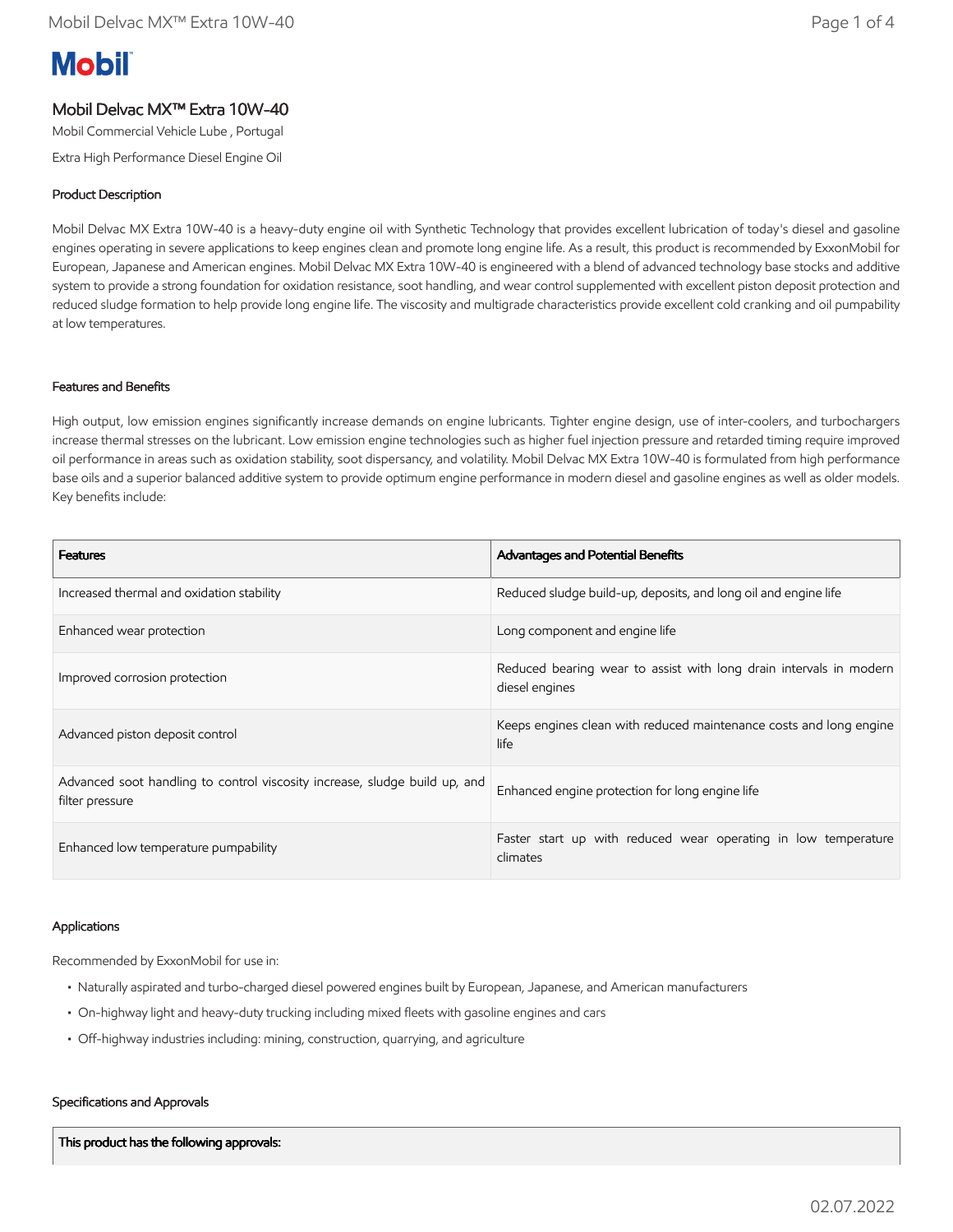| This product has the following approvals: |
|-------------------------------------------|
| AVTODISEL (YaMZ) YaMZ-6-12                |
| MAN M 3275-1                              |
| MB-Approval 228.3                         |
| MTU Oil Category 2                        |
| <b>RENAULT TRUCKS RLD-2</b>               |
| VOLVO VDS-3                               |
| Mack EO-M Plus                            |
| Mack EO-N                                 |

KAMAZ V-8 Euro-3, Euro-4 and Euro-5 engines

| This product is recommended for use in applications requiring: |
|----------------------------------------------------------------|
| ACEA A2                                                        |
| API CG-4                                                       |
| API CF-4                                                       |
| API CF                                                         |
| Cummins CES 20072                                              |
| Cummins CES 20071                                              |
| Detroit 7SE 270 (4-STROKE CYCLE)                               |
| RENAULT TRUCKS RLD                                             |
| VOLVO VDS-2                                                    |

| This product meets or exceeds the requirements of: |
|----------------------------------------------------|
| API CI-4                                           |
| API CH-4                                           |
| API SL                                             |
| API SJ                                             |
| Caterpillar ECF-2                                  |
| Cummins CES 20077                                  |
| Cummins CES 20076                                  |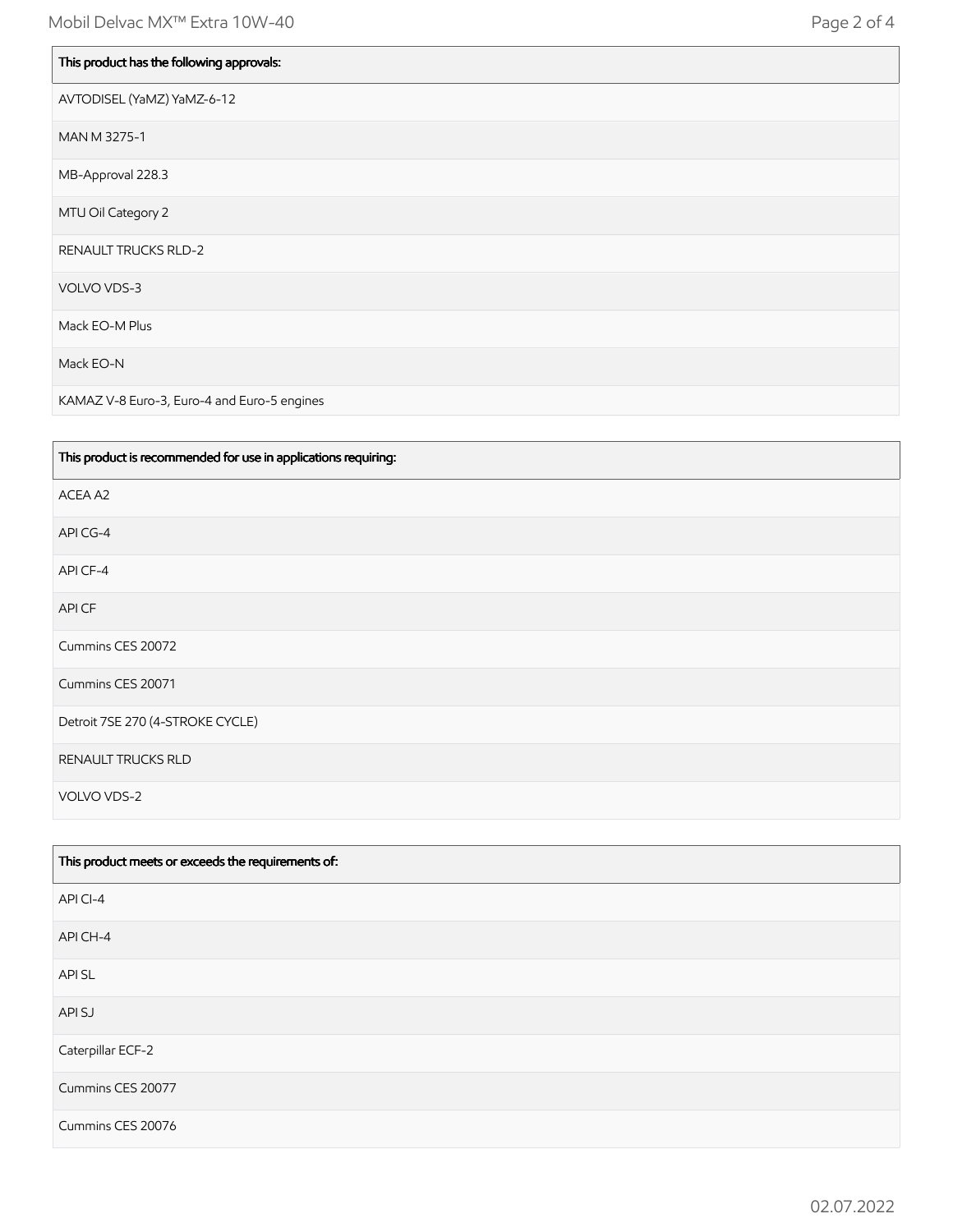## This product meets or exceeds the requirements of:

Cummins CES 20078

ACEA E7

#### Properties and Specifications

| Property                                      |            |
|-----------------------------------------------|------------|
| Grade                                         | SAE 10W-40 |
| Ash, Sulfated, mass%, ASTM D874               | 1.15       |
| Flash Point, °C, ASTM D92                     | 210        |
| Kinematic Viscosity @ 100 C, mm2/s, ASTM D445 | 14.8       |
| Kinematic Viscosity @ 40 C, mm2/s, ASTM D445  | 100        |
| Pour Point, °C, ASTM D97                      | $-36$      |
| Viscosity Index, ASTM D2270                   | 154        |
| Density @ 15 C, g/ml, ASTM D1298              | 0.867      |
| Total Base Number, mgKOH/g, ASTM D2896        | 11.1       |

#### Health and safety

Health and Safety recommendations for this product can be found on the Material Safety Data Sheet (MSDS) @ [http://www.msds.exxonmobil.com](http://www.msds.exxonmobil.com/psims/psims.aspx) /psims/psims.aspx

All trademarks used herein are trademarks or registered trademarks of Exxon Mobil Corporation or one of its subsidiaries unless indicated otherwise.

03-2021

ExxonMobil Lubricants and Specialties Europe division of ExxonMobil Petroleum & Chemical b.v.b.a.

Polderdijkweg

B-2030 Antwerpen, Belgium

[http://www.exxonmobil.com](http://www.exxonmobil.com/)

Typical Properties are typical of those obtained with normal production tolerance and do not constitute a specification. Variations that do not affect product performance are to be expected during normal manufacture and at different blending locations. The information contained herein is subject to change without notice. All products may not be available locally. For more information, contact your local ExxonMobil contact or visit [www.exxonmobil.com](http://www.exxonmobil.com/)

ExxonMobil is comprised of numerous affiliates and subsidiaries, many with names that include Esso, Mobil, or ExxonMobil. Nothing in this document is intended to override or supersede the corporate separateness of local entities. Responsibility for local action and accountability remains with the local ExxonMobil-affiliate entities.